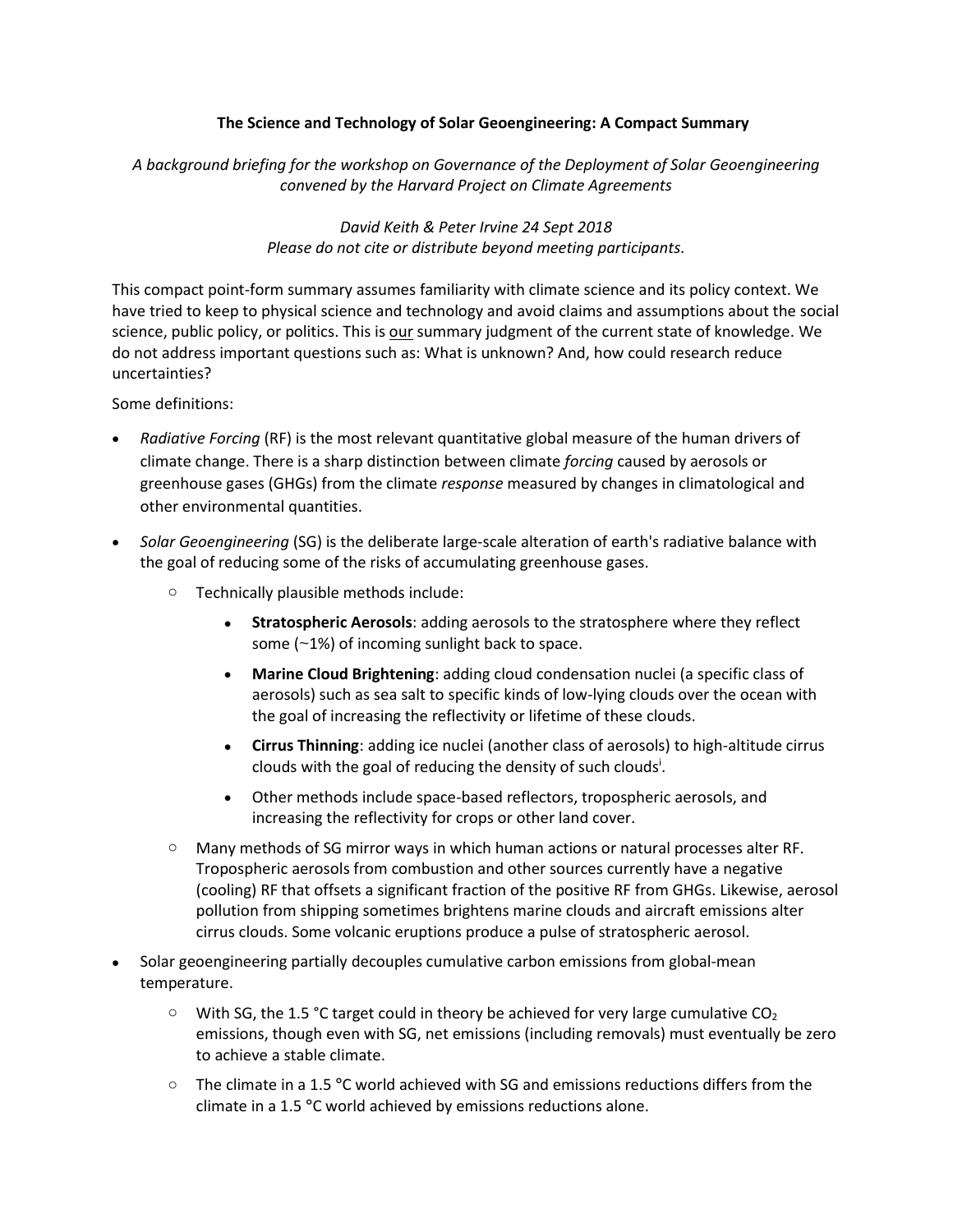- $\circ$  If SG is used to maintain a fixed net RF as GHGs increase, then differences from preindustrial climate—and thus climate impacts—will grow with cumulative emissions.
- Reducing uncertainties about solar geoengineering requires climate science and engineering:
	- o *The engineering problem*: Proposing and developing the specific methods of SG designed to achieve some specific objective. Many objectives are possible, and their impacts could be very different, e.g. limit global warming to 1.5 **°**C with a globally uniform aerosol layer or by only cooling one hemisphere".
	- o *The scientific problem*: Predicting the climate's response to a specific deployment of SG is a problem that is closely related to the problem of predicting response to other anthropogenic influences such as aerosol pollution.
		- The scientific challenge of predicting the climate's response to a specific deployment of SG can, in turn, be divided into two (mostly) independent problems:
			- Predicting the RF that arises from some well-specified intervention, and;
			- Predicting the climate response to that RF.
- Specifics of **Stratospheric Aerosols**iii:
	- $\circ$  There is high confidence that RF, sufficient to offset half the RF from a doubling of CO<sub>2</sub> concentrations ( $\sim$ 2 Wm<sup>-2</sup>), could be achieved with stratospheric aerosols.
	- $\circ$  Techno-economic assessments suggesting that stratospheric aerosols could be delivered with aircraft at a cost of less than \$10B per year for 2  $Wm<sup>-2</sup>$ .
	- o By choosing where to release aerosols, a fairly uniform global aerosol layer could be created, or the aerosol layer could be thicker at high latitudes or in one hemisphere or the other. The circulation in the stratosphere strongly limits what can be achieved; it is not possible to limit cooling to one country. The roughly 1-2 year lifetime of stratospheric aerosols constrain how rapidly this pattern of cooling could be adjusted.
	- $\circ$  The direct health risks arising from increased particulate matter and decreased stratospheric ozone from stratospheric aerosols are small—one or two orders of magnitude less than climate impacts/benefits. If, for example, stratospheric sulfate aerosol injection was adjusted to produce the same RF as is produced by tropospheric sulfate aerosol pollution, the mortality from the stratospheric sulfates would be roughly 1,000-fold smalleriv.
- Specifics of **Marine Cloud Brightening** and **Cirrus Thinning**:
	- $\circ$  There is much lower confidence that a substantial RF (~2 Wm<sup>-2</sup>) could be achieved with marine cloud brightening or cirrus thinning. The magnitude, and even sign, of the effect is uncertain in both cases, and both are applicable over a limited domain of susceptible clouds so may not be scalable to achieve a substantial RF.
	- $\circ$  For both marine cloud brightening and cirrus thinning, the spatial pattern of RF could be adjusted on timescale of days, a capability that may allow some form of weather modification.
	- o Marine cloud brightening is most effective in a specific kind of marine boundary layer cloud that covers ~10% of the earth's surface, so the RF produced is inherently non-uniform.
	- $\circ$  Engineering estimates of the cost and technical feasibility of delivery are much less certain than for stratospheric aerosols.